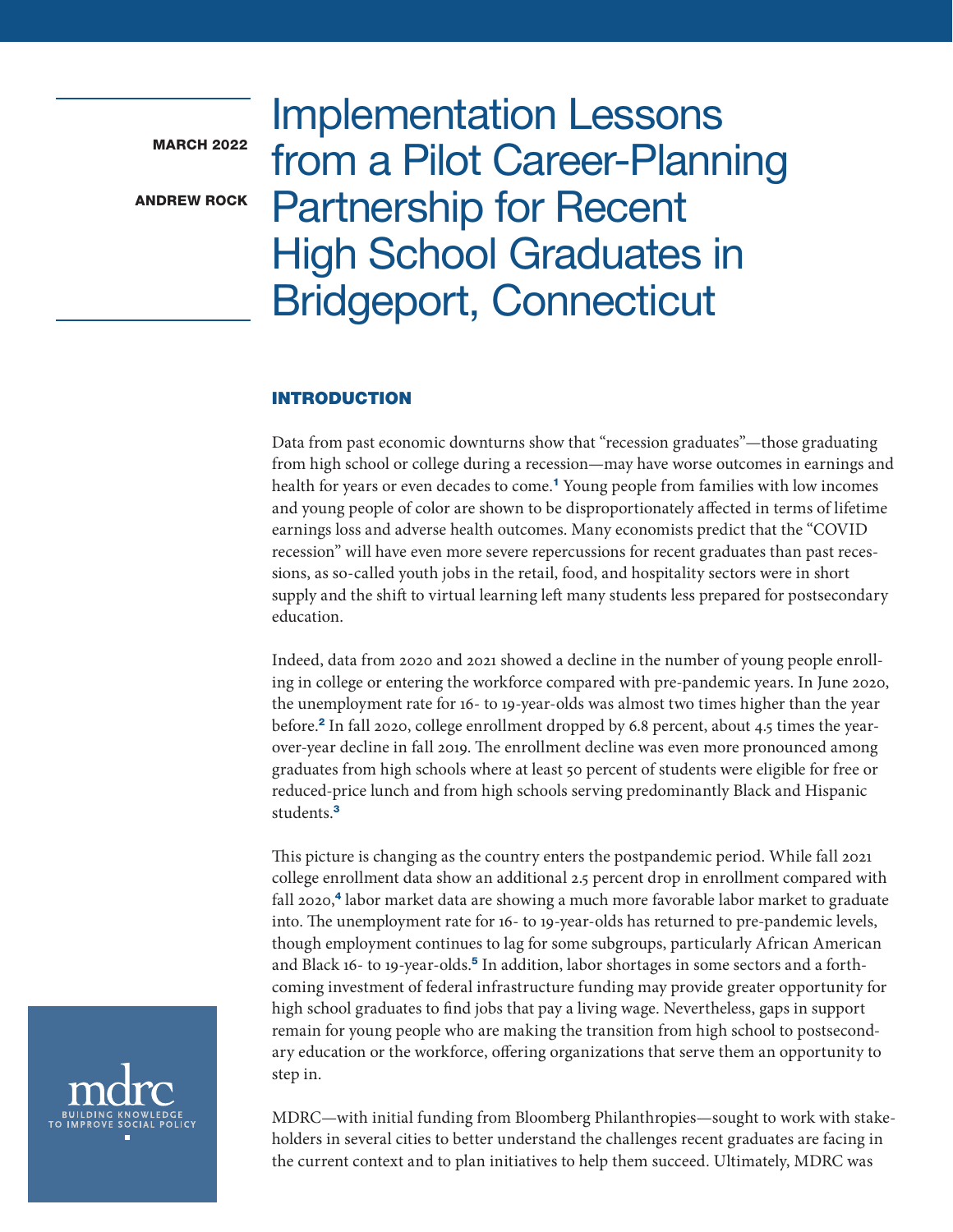able to set up an initiative only with partners in Bridgeport. In early 2021, MDRC partnered with the Regional Youth Adult Social Action Partnership (RYASAP), an organization that serves young people in the Greater Bridgeport, Connecticut, region. See Box 1 for more information on Bridgeport. RYASAP worked to bring together key local stakeholders in K-12 education, postsecondary education, and the workforce to identify and address gaps in the support and guidance available to recent high school graduates and to help them move on to further education and employment. In May 2021, RYASAP started a new career planning program, Park City Career Pathways (PCCP), which aimed to enroll 300 to 400 Bridgeport public high school graduates and nongraduates from the "pandemic-recession classes" of 2020 and 2021. The program offers young people assistance in formulating a career plan, enrolling in postsecondary education, and identifying work-based learning, training, or employment opportunities consistent with their conceived pathway. PCCP staff also conducted a scan of local education and employment resources and connected with local youth councils to supplement their referral and recruitment efforts.

# BOX 1 BRIDGEPORT, CONNECTICUT

Bridgeport, Connecticut, is the largest city in the state with an estimated population of 148,654.\* The city is 40.8 percent Hispanic or Latino, 40.4 percent White, and 35.1 percent Black or African American.<sup>†</sup> This demographic breakdown is reflected in its school district, which is 83.7 percent Black or African American and Hispanic or Latino. $<sup>‡</sup>$  There are seven public high schools in the school district, which,</sup> in the year before the pandemic, had a four-year graduation rate of 75.1 percent.<sup>§</sup> Though located in the vibrant and growing regional labor market of Fairfield County, Bridgeport is Connecticut's third poorest city, with a 21.8 percent poverty rate.<sup>||</sup> The regional economy, coupled with the presence of local universities and community colleges, provides many opportunities for young people to make the transition to employment or postsecondary education.

MDRC provided technical assistance to RYASAP, PCCP, and the partner organizations and studied the efforts with the broader goal of identifying solutions to systemic gaps for young people in the transition from high school to postsecondary education and careers. This brief highlights lessons from the implementation of the initiative in Bridgeport that may be useful for other communities that are interested in launching similar initiatives.

NOTES: \*U.S. Census Bureau, "Quick Facts: Bridgeport city, Connecticut," website: https://www.census.gov/ quickfacts/bridgeportcityconnecticut, n.d.

<sup>†</sup>U.S. Census Bureau (n.d.).

<sup>‡</sup>Connecticut State Department of Education, "District Profile and Performance Report for School Year 2019-20: Bridgeport School District," website: [https://edsight.ct.gov/Output/District/HighSchool/0150011\\_201920.pdf](https://edsight.ct.gov/Output/District/HighSchool/0150011_201920.pdf), 2021. §Connecticut State Department of Education, "District Profile and Performance Report for School Year 2018-19:

Bridgeport School District," website: [https://edsight.ct.gov/Output/District/HighSchool/0150011\\_201819.pdf,](https://edsight.ct.gov/Output/District/HighSchool/0150011_201819.pdf) 2020. ||U.S. Census Bureau (n.d.).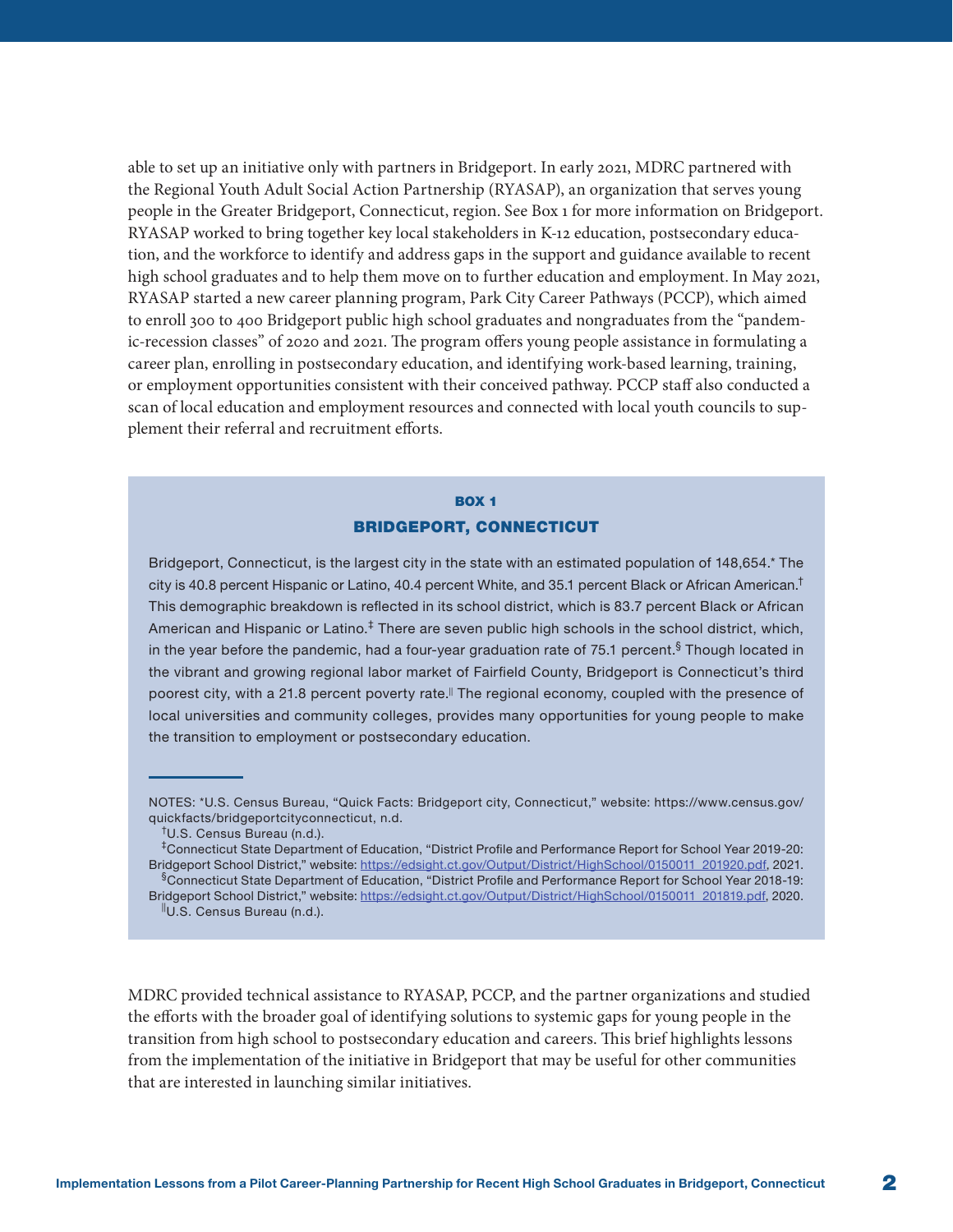# LESSON 1 Building Partnerships Requires Identifying Win-Win Opportunities.

Delivering on the vision for the pilot began with the selection of the local intermediary. MDRC looked for an intermediary with the standing and ability to bring together a partnership of agencies and organizations that could complementarily pursue the initiative's goals. RYASAP was an attractive intermediary because it was well-positioned to bring together and maintain the engagement of key providers in the K-12 education, postsecondary education, and workforce systems. As a recognized local leader in providing services to young people, RYASAP had existing connections with key players—the city government, the school district, colleges, workforce development organizations, and local employers—as well as local nonprofit organizations that supplement public agency services. Through its preexisting programming, it also had connections with youth councils and messengers who would be credible to young people in the community.

To gain the participation of partners, RYASAP decided not to set up a formal collaborative structure and instead secured some partners' cooperation by demonstrating the ways they could benefit from joining the partnership. It recognized that some organizations that serve young people had unfilled slots and explained that joining the partnership could help them fill their enrollment openings, take advantage of underused resources, and meet performance goals. RYASAP also offered to assist partners to sustain the engagement of young people in their programs. It would maintain contact with participants and provide additional coaching while they were enrolled in partner organizations' programs. In addition, RYASAP offered to elicit the views of young people about the programs and convey them to providers.

Educational institutions (Bridgeport Public Schools, local community colleges and universities, and a local nonprofit organization, Bridgeport Public Education Fund) recognized that the goals of the initiative coincided with their institutional goals of helping place young people on educational paths after high school graduation. For these institutional partners, the extra one-on-one support RYASAP could offer graduates was a valuable resource that schools were not always able to provide. High school counselors, for example, had average caseloads of 250 students.

Even though the cooperation between PCCP and the schools was mutually beneficial, counselors' large caseloads and consequent lack of time precluded greater engagement with the program. With more time, counselors could have linked more of their students to PCCP and shared information about them so that PCCP staff members could offer more personalized support. Had PCCP staff members connected with school counselors earlier in the year—they were not able to work with them until April 2021—they could have spread out their coordination with the counselors over a longer period of time, reducing the strain on counselors' schedules.

It was not just the school counselors: RYASAP had challenges engaging other partners who were not able to contribute to the initiative with their existing resources. The vision for the partnership included enlisting a local youth council to help make the design of PCCP more responsive to the needs of young people. RYASAP reached out to a youth council with which it had a preexisting relationship, but the council was not able to participate because it lacked resources.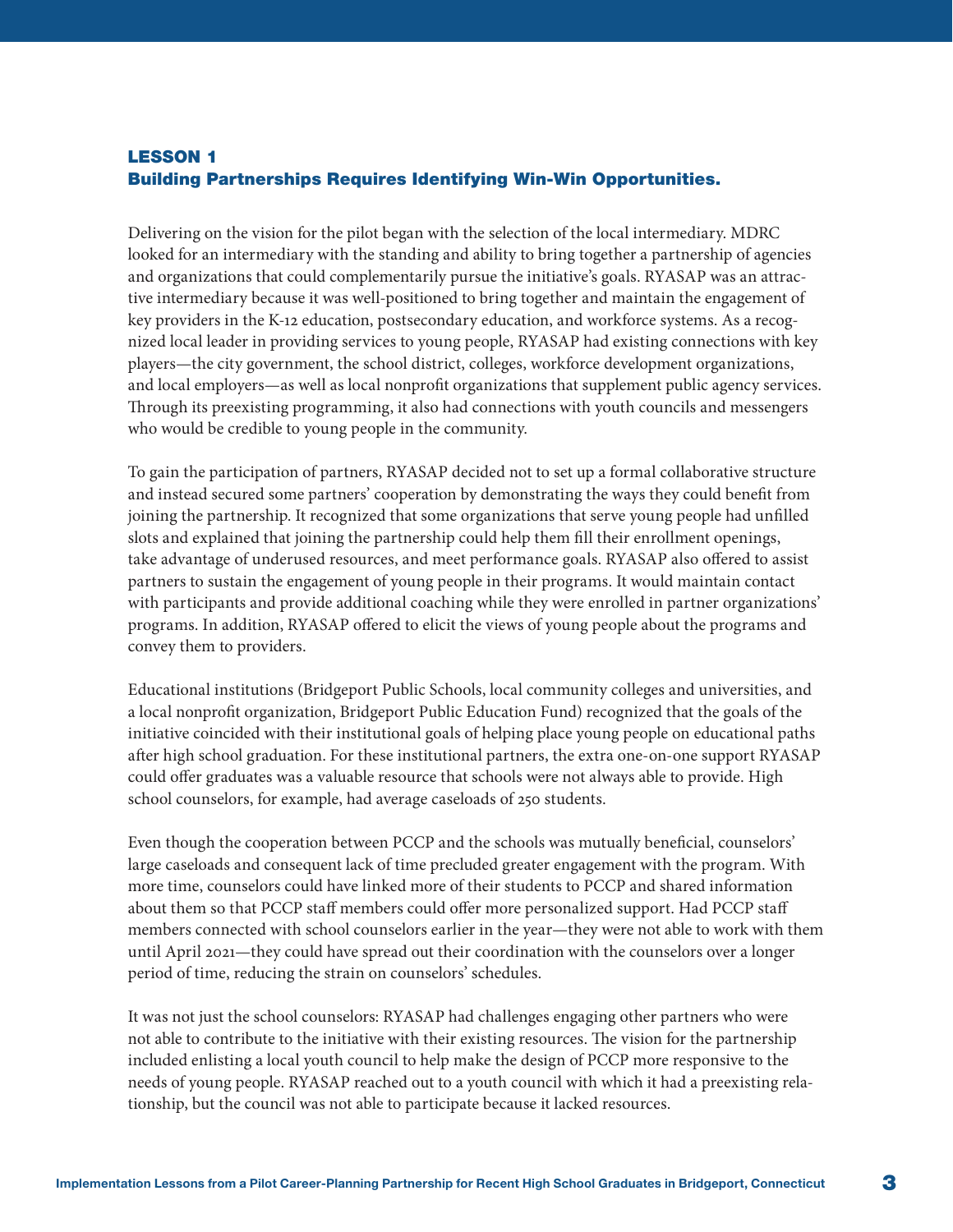The lesson from this experience is that during a pilot phase, a formal partnership may not be necessary. Instead, identifying and acting on ways organizations can help one another meet mutual goals can bring a partnership together. Still, as an initiative matures and begins to expand, lead organizations may need to find ways to structure their partnerships more formally and bring to the table additional organizations or entities that could make a valuable contribution but are reluctant or lack the resources to participate.

# LESSON 2 Recruiting Young People Requires Persistence and the Use of a Variety of Strategies.

Bringing partners to the table, while time-consuming, pales in comparison with the effort required to identify and recruit young people. Recruiting young participants is a work in progress, and RYASAP has learned that it requires sustained attention and using a variety of strategies. Recruitment was complicated because the target population for PCCP was students from the class of 2020 and 2021, and the initiative did not begin until early 2021. With students from the class of 2020 already out of school, RYASAP had to use different methods to reach both groups.

RYASAP approached recruitment in partnership with the high school district. Though the school district did help connect RYASAP with students in the class of 2020, it was most helpful in connecting RYASAP with young people who were still enrolled—seniors in the class of 2021. The school district got in touch with the classes of 2020 and 2021, using the contact information it had on file, shared information about PCCP with students and families, and asked questions about students' postsecondary plans in a survey. The district shared the contact information and survey responses of those who did not have plans with RYASAP, which then contacted the students to engage them in PCCP. Though some responded, the partners presumed that outdated or incorrect contact information and a possible lack of interest in the offer inhibited a higher response rate to the survey. To avoid this problem, a partnership looking to assess local high school graduates' postsecondary enrollment and persistence might consider budgeting for use of the StudentTracker® from the National Education Clearinghouse. It provides high schools and school districts with data on their former students' college attendance and persistence.

The school district also contributed to the partnership by enlisting its school counselors to refer students to PCCP and give feedback to RYASAP about its recruitment and service strategies. More recently, RYASAP has asked counselors to request that high school–age siblings of recent graduates or nongraduates send information about PCCP to their older siblings.

In addition to efforts to contact students referred by the school district, PCCP staff members designed and executed many of their own outreach efforts. They went on the radio with a participant to promote the program, pitched it in person at the high schools and at summer school, used social media, and made home visits. When staff members did reach young people, they would repeatedly follow up via text and phone, encouraging them to attend PCCP's weekly Thursday meeting. Staff members said that this multifaceted approach was key to a successful recruitment campaign, as one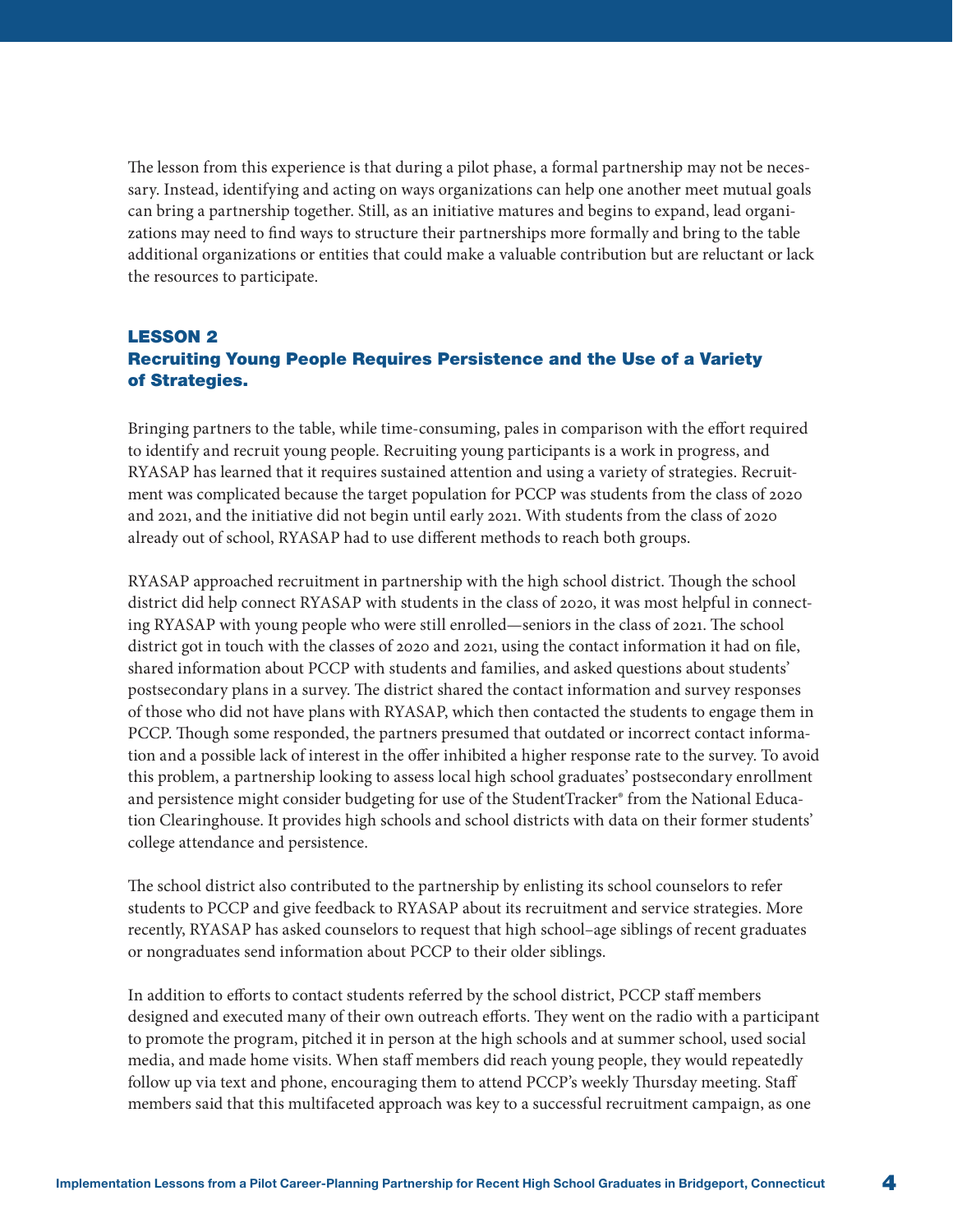<span id="page-4-0"></span>strategy would not reach everyone. They also cited the importance of continuing to get in touch with potential participants, as failure to engage young people with one contact did not mean that they were not or would never be interested. Sometimes staff members happened to reach potential participants at just the right moment, when they were more amenable to the offer to enroll in the program.

Staff members arrived at these lessons through trial and error and by consulting with early PCCP participants. Participants suggested that there was no cost to repeatedly contacting young people that any contact was a chance for someone to take up the offer. When participants recommended Facebook as the best social media platform for recruitment and advertising, staff members created a Facebook page. Many participants said that they had enrolled in the program on the urging of their parents or guardians and suggested that outreach to parent-age populations could be a fruitful recruitment strategy. This helpful advice from PCCP participants made clear the value of consulting with members of the target population in designing a program.

The lesson from PCCP's recruitment experience is that it is important to use multifaceted and continual outreach strategies. A single strategy will not be enough to recruit an entire target population, and even when it does not yield immediate returns, continuing to use it may bring later success. Still, outcomes should be monitored and a strategy can be discarded if it is showing no success. Beginning outreach as early as possible—to get the program offer in front of a young person as many times as possible—is also a good idea. This is especially true for young people who are still in school. When recruitment starts early in the school year, there are more opportunities for students to hear about the program. Finally, programs engaging in recruitment should be prepared for the fact that using multiple and continual recruitment strategies is labor- and resource-intensive.

# LESSON 3 The Choice of the Message and the Messenger Affects Recruitment Success.

In conducting outreach through the school district, RYASAP learned that the message and the messenger are both important. After the survey sent by the school (a known messenger) to students did not result in the expected response rate, RYASAP hypothesized that there were several reasons why. There may have been survey fatigue on the part of students, as the district acknowledged that it sent out surveys all the time. The timing of the survey was not good, as it was sent out toward the end of the school year when seniors were focused on graduating. And the survey may have used the wrong messenger. For students who are good candidates for PCCP but may not be particularly connected to school or counselors, getting a message from a school administrator may not resonate. The partnership also realized that the message itself—the program offer—may not have been sufficiently appealing to its target audience.

To address these challenges, RYASAP is exploring enlisting a more trusted messenger, like a popular alumnus or classmate, to persuade students to respond to the offer. RYASAP is also working with MDRC's Center for Applied Behavioral Science (CABS) to integrate principles of behavioral science into communication about the program offer.<sup>[6](#page-8-0)</sup> CABS has been encouraging RYASAP staff members to explicitly and succinctly state what they are reaching out to young people about—for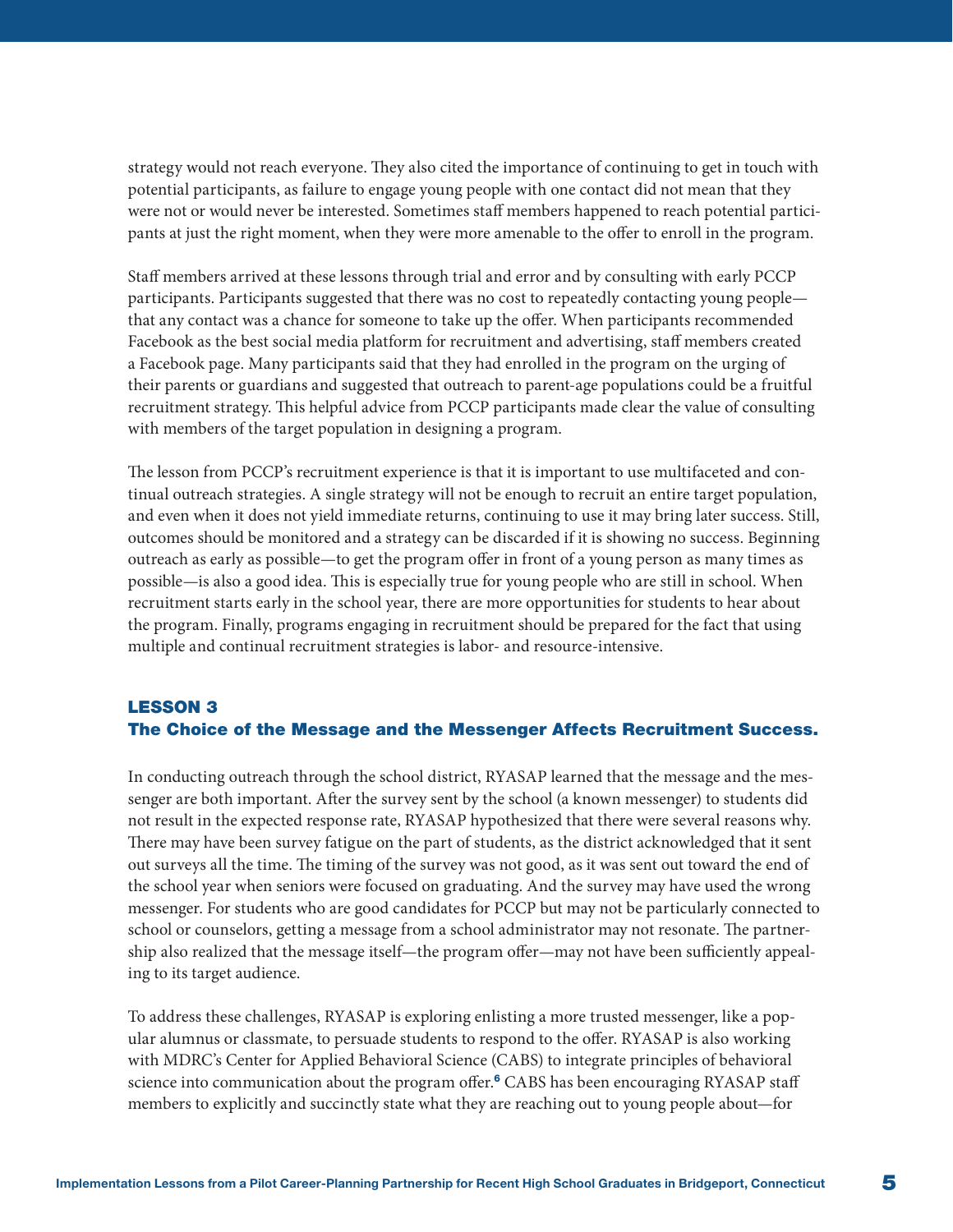example, inviting them to a session to learn about job and postsecondary education options. CABS is also advising staff members to provide clear instructions in communications about what young people need to do next—concisely giving them a time, location, and reason to show up at a scheduled event—and following up to remind them about the upcoming appointment.

The lesson here is that even with a great program offer, how the offer is conveyed and who conveys it can determine the success of recruitment to an extent. Related to the more general recruitment lessons described in Lesson 2, a single message or a single messenger will not be enough to recruit an entire target population, but following certain principles of communication informed by behavioral science may increase recruitment success. In addition, recruitment outcomes of various messages and messengers should be monitored to enable programs to continually adjust their strategies.

# LESSON 4 Developing Relationships Between Staff Members and Participants Is a Prerequisite for Career Planning.

PCCP staff members begin by engaging with participants, learning more about them, and building a trusting relationship over the course of multiple meetings. PCCP staff members are learning that building trust takes time and requires communicating frequently with participants and being available to them outside business hours. Being accessible can make a difference in developing positive relationships and in helping participants formulate long-term plans and make strides toward achieving them.

Even after young people enroll in PCCP, it often requires a lot of outreach to encourage them to show up and engage in PCCP's coaching services. Staff members understand that in-person time with a young person is important in developing a relationship. They set up weekly meetings—and meetings every other week during the evening for those with daytime conflicts—and encourage all participants to attend. Staff members bring in partners to describe what their institutions or places of employment have to offer. The weekly sessions also offer an opportunity to check in individually with participants.

These check-ins provide a setting for staff members to better understand participants' history and current environment, the support services they could use, and their goals for participating in the program. The rapport PCCP staff members build with young people is a precursor to future participation, especially as it is not possible for participants to arrive at a career plan in one session. There is variation in how well-formulated participants' plans are—from those who do not have any plans to those who do but are unsure about what to do next. Regardless, many participants are initially uncomfortable sharing their interests or goals. Over time, staff members can work with them to gain their trust and develop a long-term plan. As participants formulate and communicate their goals, staff members help them divide their goals into short-, medium-, and long-term steps.

PCCP staff members remain in touch with participants between meetings. Mainly via text message, they regularly remind participants about upcoming meetings, appointments, interviews, or applica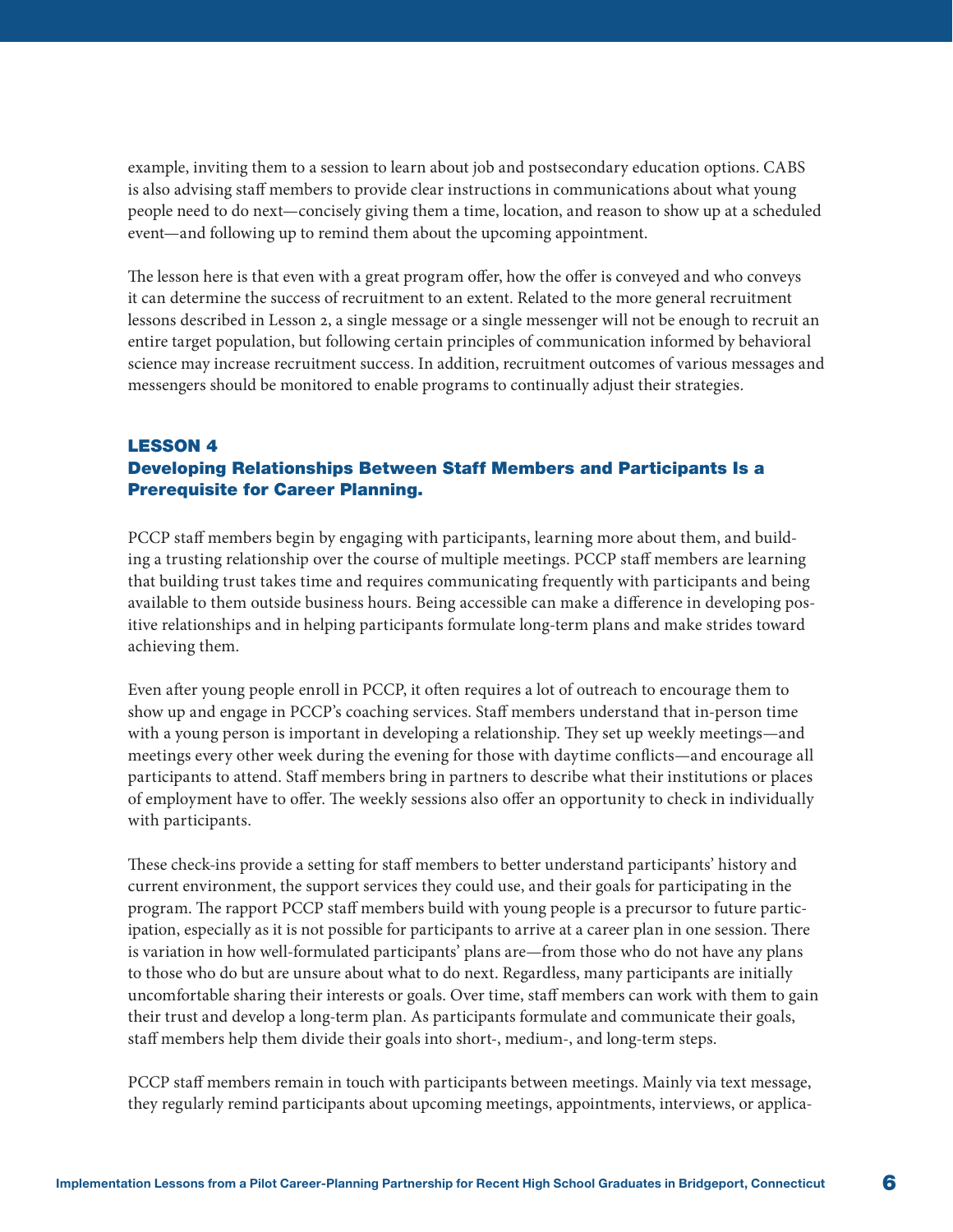tion deadlines. Some report answering calls or texts from participants at all hours, describing their role as "another family member." Box 2 describes one participant's goal-setting experience.

### **BOX 2** A PCCP PARTICIPANT'S GOAL-SETTING EXPERIENCE

A class of 2020 graduate entered the program with many interests—she wanted to join the armed services, go to college, and get a job—but needed help mapping out a pathway. PCCP staff members worked with her to organize her plan, helped her achieve a short-term goal of getting a job, and set the expectation that she would enroll at Housatonic Community College the next fall. Staff members said that achieving this short-term goal was a boost to the participant's confidence. They have continued to follow up with her about how she is doing, how her job is going, and to check in to make sure she is working toward her longer-term goals.

In addition to communication and continuing staff support, co-locating services has proved to be a program design choice that is critical for maintaining participants' engagement. PCCP conducts its weekly meetings on Housatonic Community College's (HCC) campus, making it easy for staff members to connect participants with opportunities at the college. On one occasion, for example, after learning that an enrollee who wanted to attend college did not know that financial aid was available at HCC, staff members brought the participant to the college's financial aid and admissions office to sign up for courses on the spot. Co-location allows staff members to hold referral appointments right away, which eliminates the possibility that participants will not show up for a scheduled appointment at another location on another day.

The lesson here is that staff members must design their support services with the understanding that developing a young person's career plan does not occur in one session. It is crucial to find ways to maintain engagement—through frequent outreach via text and in-person check-ins. Developing continuing, trusting relationships that encourage young people to share their visions for the future is key to helping them find the career pathways that are best for them.

# LESSON 5 Support from Staff Should Persist After Participants Are Referred to and Enroll in College or a Program, or Take a Job.

Developing a plan provides participants with direction, but PCCP found that additional support services from staff members are required for participants to take the steps to carry out their plans. Scaffolding support—structuring staff assistance with increasing degrees of independence—helps participants follow through on each next step.

Rather than simply referring participants to partner agencies, PCCP staff members often remind them about upcoming appointments or application deadlines, accompany them or provide trans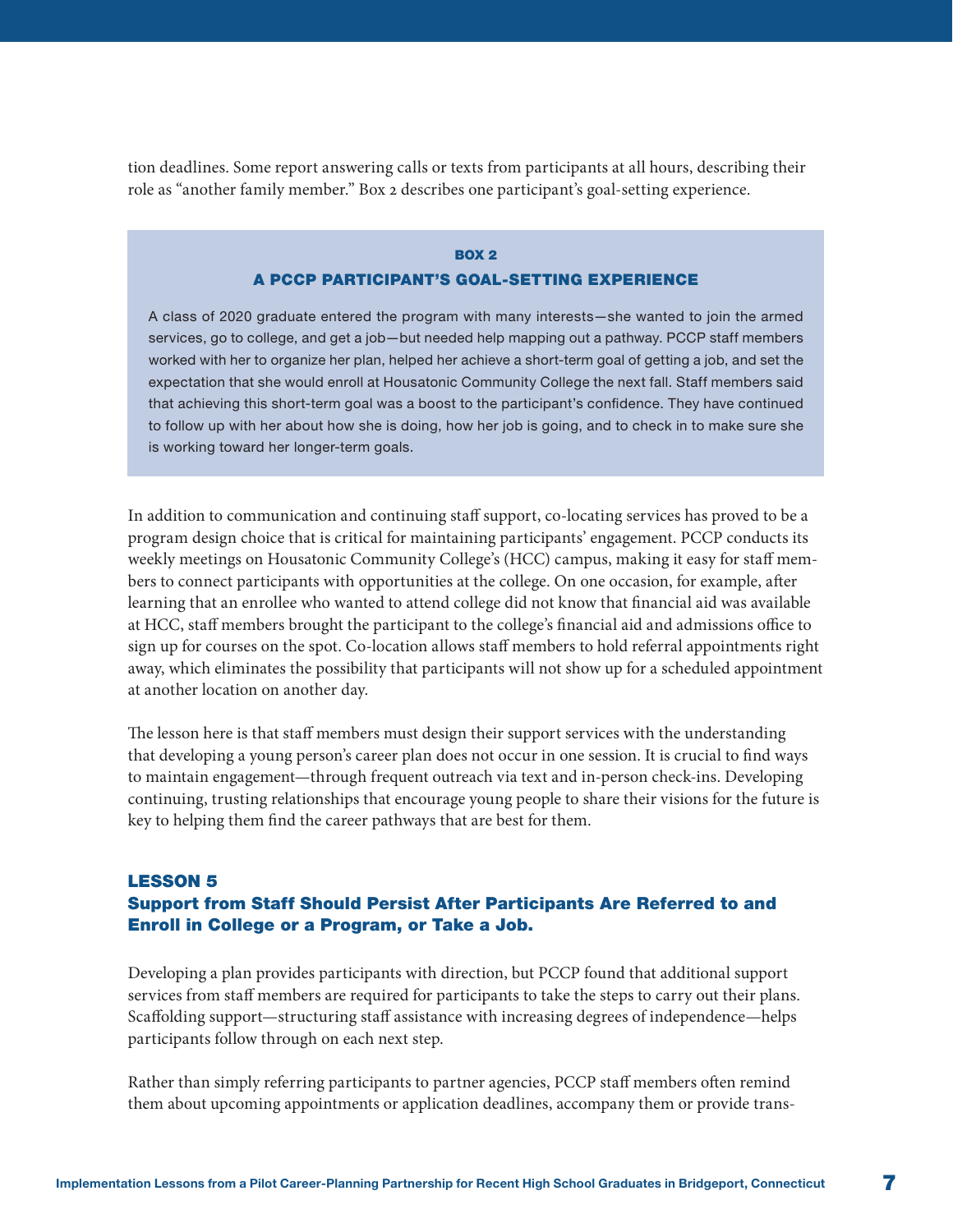portation to appointments, or vouch for participants to employers or educational institutions. This extra support helps participants feel more comfortable and minimizes their shyness or nervousness in meeting with service providers or employers. It can also make it more likely that an employer will hire them.

An important early finding of PCCP staff members is that many young people lack identification. State IDs are typically required to apply for a job or enroll in postsecondary education institutions. Instead of just referring participants to the Department of Motor Vehicles (DMV) to get their IDs, PCCP staff members instituted weekly trips to accompany groups of students to the DMV office.

Coaching and support services do not end after participants have been referred to a provider. Staff members continue to help participants address obstacles even after they are enrolled in school or a program or hired by an employer. One participant whom PCCP helped enroll in a culinary program became overwhelmed by personal circumstances—the birth of a child—in the months leading up to her training start date. Rather than simply not showing up because she felt embarrassed or uncomfortable trying to reschedule, she got in touch with PCCP staff members. They assisted her to reschedule for a training cohort beginning a few months later.

The lesson here is that another way PCCP adds value to programs that serve young people is the extra-institutional support it provides—in mapping out educational and career plans, connecting young people to opportunities, and continuing to help them overcome any barriers they may face as they begin their transition to college, training, or the labor market.

### **CONCLUSION**

The Bridgeport initiative yielded several lessons about what it takes to supplement the opportunities and support services available to recent high school graduates in the wake of the pandemic. As public health and labor market conditions continue to shift, the Bridgeport initiative will have to remain flexible in its practices. Even though its preliminary efforts have been positive, its continued success in mitigating the lasting health and earnings effects on those who graduated during a recession will hinge on the partnership's capacity to adapt to changing circumstances.

Given the research on these long-term negative effects, initiatives of the kind implemented in Bridgeport will be crucial for avoiding these outcomes in other locales around the country. Other cities and jurisdictions are sure to have similarly struggled to increase opportunities for young people who graduated or left school during the pandemic and should consider implementing similar initiatives of their own. While contexts and institutional delivery structures may vary, the lessons from Bridgeport on partnerships, recruitment, persistence, and service delivery are broadly applicable.

Furthermore, gaps in support services for recent graduates pre-dated the pandemic and will remain, even as the pandemic's recessionary effects recede from view. At any point, partnerships and organizations will benefit their young people by working to close these gaps—it is not necessary to wait until the next recession.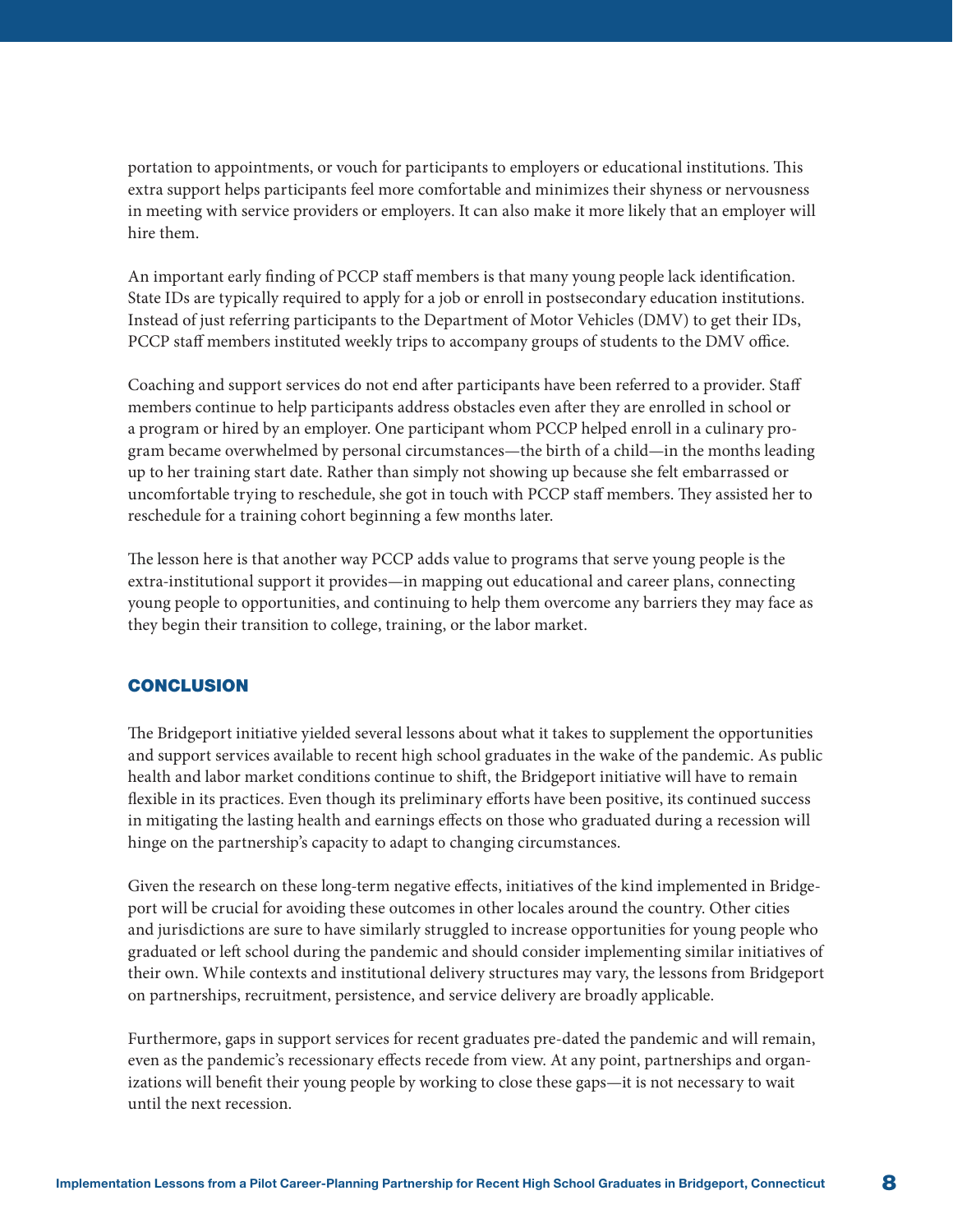#### <span id="page-8-0"></span>NOTES AND REFERENCES

- [1](#page-0-0) Hannes Schwandt, *Recession Graduates: The Long-lasting Effects of an Unlucky Draw* (Stanford, CA: Stanford Institute for Economic Policy Research, 2019).
- [2](#page-0-0) Federal Research Bank of St. Louis, "U.S. Bureau of Labor Statistics, Unemployment Rate 16-19 Yrs. [LNS14000012]," website: [https://fred.stlouisfed.org/series/LNS14000012,](https://fred.stlouisfed.org/series/LNS14000012) n.d.
- [3](#page-0-0) Jennifer Causey, Astrid Harnack-Eber, Mikyung Ryu, and Doug Shapiro, *A COVID-19 Special Analysis Update for High School Benchmarks* (Herndon, VA: National Student Clearinghouse Research Center, 2021).
- [4](#page-0-0) National Student Clearinghouse Research Center©, *Current Term Enrollment Estimates: Fall 2021* (Herndon, VA: National Student Clearinghouse Research Center, 2022).
- [5](#page-0-0) Federal Research Bank of St. Louis, "Unemployment Rate 16-19 Yrs., Black or African American [LNS14000018]," website:<https://fred.stlouisfed.org/series/LNS14000018>, n.d.
- [6](#page-4-0) For a resource on CABS' best practices for applying behavioral science insights to improve communications, see Center for Applied Behavioral Science at MDRC, "Effective Communications Checklist: Best Practices for Using Behavioral Insights to Improve Communications," website: [https://cabs.mdrc.org/our-approach/](https://cabs.mdrc.org/our-approach/behavioral-science-and-research/behavioral-solution-design/getting-your-message-0) [behavioral-science-and-research/behavioral-solution-design/getting-your-message-0](https://cabs.mdrc.org/our-approach/behavioral-science-and-research/behavioral-solution-design/getting-your-message-0), 2020.

#### ACKNOWLEDGMENTS

The author would like to thank several MDRC colleagues, including Frieda Molina, Robert Ivry, Leigh Parise, Rebecca Schwartz, Gloriela Iguina-Colón, Mary Bambino, Amena Sengal, and Faith Lewis, for their careful review of draft materials and suggestions for improvement to develop this brief. Thanks also to Margaret Bald for editing it and Carolyn Thomas for preparing it for publication. The insights reflected in this brief benefited enormously from our relationship with colleagues at the Regional Youth Adult Social Action Partnership and other institutions in Bridgeport, including Marc Donald, Jeremy Kosbob, Armando Gonzalez, Tina Quiñones-Cabrera, Molly Durand, Jasmine Bustillo, Ashley Blanchard, Faith Villegas, and Carli Rocha-Reaes.